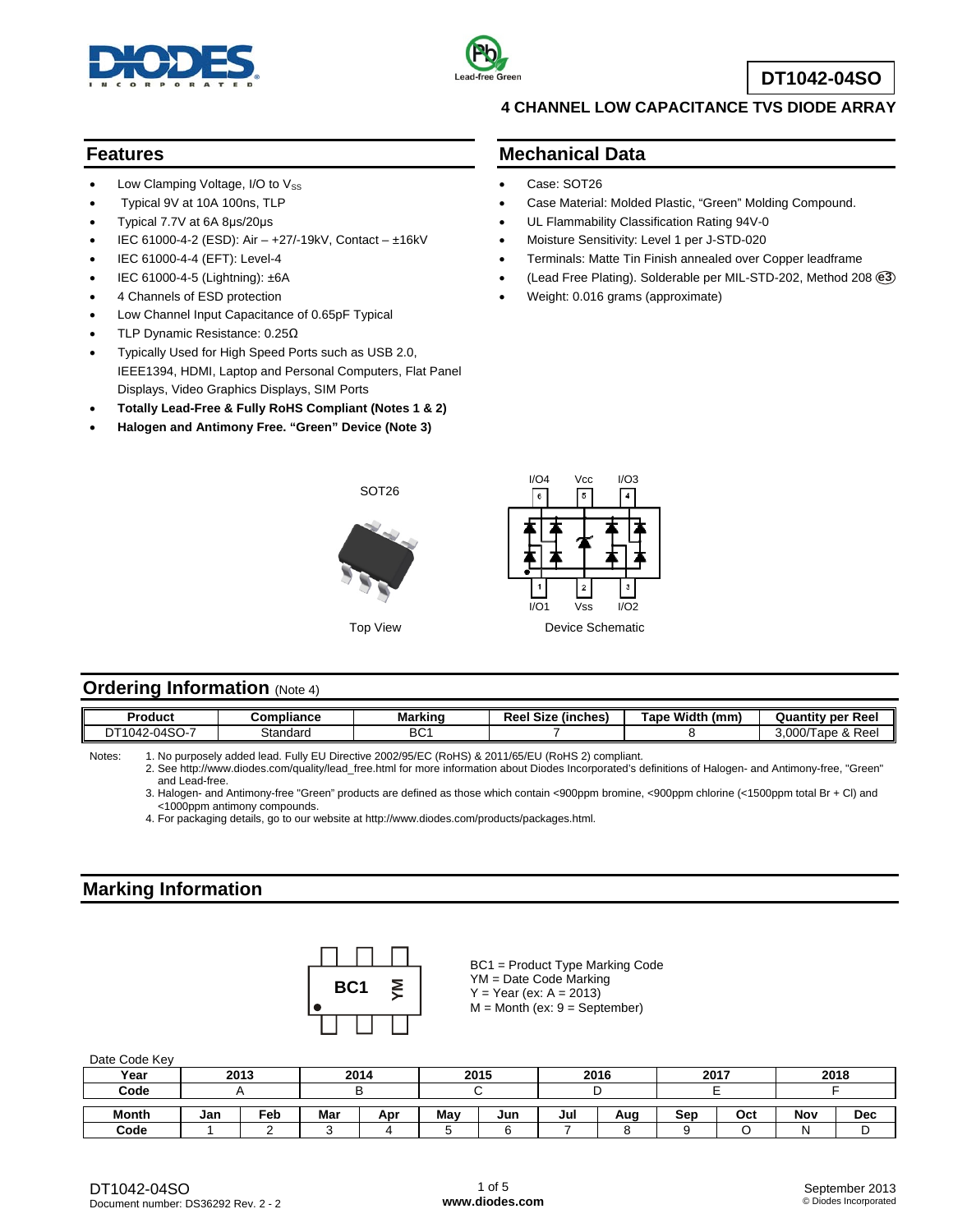

# **Maximum Ratings** (@TA = +25°C, unless otherwise specified.)

| <b>Characteristic</b>                                 | Symbol                    | Value           | Unit | <b>Conditions</b>                         |
|-------------------------------------------------------|---------------------------|-----------------|------|-------------------------------------------|
| Peak Pulse Current, per IEC 61000-4-5                 | $IPP$ I/O                 | ±6              |      | $1/O$ to $V_{SS}$ , 8/20 µs               |
| Peak Pulse Power, per IEC 61000-4-5                   | PPP WQ                    | 55              | W    | I/O to $V$ <sub>SS</sub> , $8/20$ $\mu$ s |
| Operating Voltage (DC)                                | $V_{DC}$                  | 5.5             |      | $I/O$ to $V_{SS}$                         |
| ESD Protection - Contact Discharge, per IEC 61000-4-2 | $VESD$ $VO$               | ±16             | kV   | $I/O$ to $V_{SS}$                         |
| ESD Protection - Air Discharge, per IEC 61000-4-2     | $VESD$ $VO$               | $+27/19$        | kV   | $I/O$ to $V_{SS}$                         |
| Operating Temperature                                 | $T_{OP}$                  | $-55$ to $+85$  | °C   |                                           |
| Storage Temperature                                   | $\mathsf{T}_{\text{STG}}$ | $-55$ to $+150$ | °C   |                                           |

## **Thermal Characteristics**

| Characteristic                                           | Svmbol         | Value | Unit |
|----------------------------------------------------------|----------------|-------|------|
| Power Dissipation Typical (Note 5)                       |                | 300   | mW   |
| Thermal Resistance, Junction to Ambient Typical (Note 5) | $R_{\theta$ JA | 417   | °C/W |

#### **Electrical Characteristics** (@T<sub>A</sub> = +25°C, unless otherwise specified.)

| <b>Characteristic</b>                  | Symbol                     | Min    | Typ    | Max | Unit   | <b>Test Conditions</b>                                                                                  |
|----------------------------------------|----------------------------|--------|--------|-----|--------|---------------------------------------------------------------------------------------------------------|
| Reverse Working Voltage                | <b>V</b> <sub>RWM</sub>    |        |        | 5.0 | V      | V <sub>CC</sub> to V <sub>SS</sub>                                                                      |
| Reverse Current (Note 6)               | $IR(\sqrt{C} to \sqrt{S})$ |        |        | 1.0 | μA     | $V_R = V_{RWM} = 5V$ , $V_{CC}$ to $V_{SS}$                                                             |
| Reverse Current (Note 6)               | $RIO$ to Vss)              |        |        | 0.5 | μA     | $V_R$ = $V_{RWM}$ = 5V, any I/O to $V_{SS}$                                                             |
| Reverse Breakdown Voltage              | <b>VBR</b>                 | 6.2    |        |     | V      | $I_R = 1mA$ , $V_{CC}$ to $V_{SS}$                                                                      |
| Forward Clamping Voltage               | $V_{\mathsf{F}}$           | $-1.0$ | $-0.8$ |     | V      | $I_F = -15mA$ , V <sub>CC</sub> to Vss                                                                  |
|                                        | $V_{C_Vcc}$                |        | 6.3    |     | $\vee$ | $I_{PP}$ = 9A, $V_{CC}$ to $V_{SS}$ , 8/20 $\mu$ s                                                      |
| Reverse Clamping Voltage(Note 7)       | $V_{C_{I}/O}$              |        | 7.7    | 9   | V      | $I_{PP} = 6A$ , I/O to $V_{SS}$ , 8/20 $\mu s$                                                          |
|                                        | $V_{ESD\_Vcc}$             |        | 6.8    |     | V      | TLP, 10A, tp = 100 ns, $V_{CC}$ to $V_{SS}$ , per Fig. 8                                                |
| <b>ESD Clamping Voltage</b>            | V <sub>ESD</sub> 1/O       |        | 9      |     | $\vee$ | TLP, 10A, tp = 100 ns, $I/O$ to $V_{SS}$ , per Fig. 8                                                   |
|                                        | $R_{\text{DIF\_Vcc}}$      |        | 0.1    |     | Ω      | TLP, 10A, tp = 100 ns, $V_{CC}$ to $V_{SS}$                                                             |
| Dynamic Resistance                     | $R_{\text{DIF}\_I/O}$      |        | 0.25   |     | Ω      | TLP, 10A, tp = 100 ns, $I/O$ to $V_{SS}$                                                                |
| Channel Input Capacitance              | $C_{I/O}$ to $V_{SS}$      |        | 0.65   | 0.8 | pF     | $V_R = 2.5V$ , $V_{CC} = 5V$ , f = 1MHz                                                                 |
| Variation of Channel Input Capacitance | $\Delta C_{I/O}$           |        | 0.02   |     | pF     | $V_{CC}$ = 5V, $V_{SS}$ = 0V, $I/O$ = 2.5V, f = 1MHz,<br>T=+25°C, I/O_x to $V_{SS}$ – I/O_y to $V_{SS}$ |

Notes: 5. Device mounted on Polymide PCB pad layout (2oz copper) as shown on Diodes Inc. suggested pad layout AP02001, which can be found on our website at [http://www.diodes.com.](http://www.diodes.com)

6. Short duration pulse test used to minimize self-heating effect.

7. Clamping voltage value is based on an 8x20µs peak pulse current (I<sub>pp</sub>) waveform.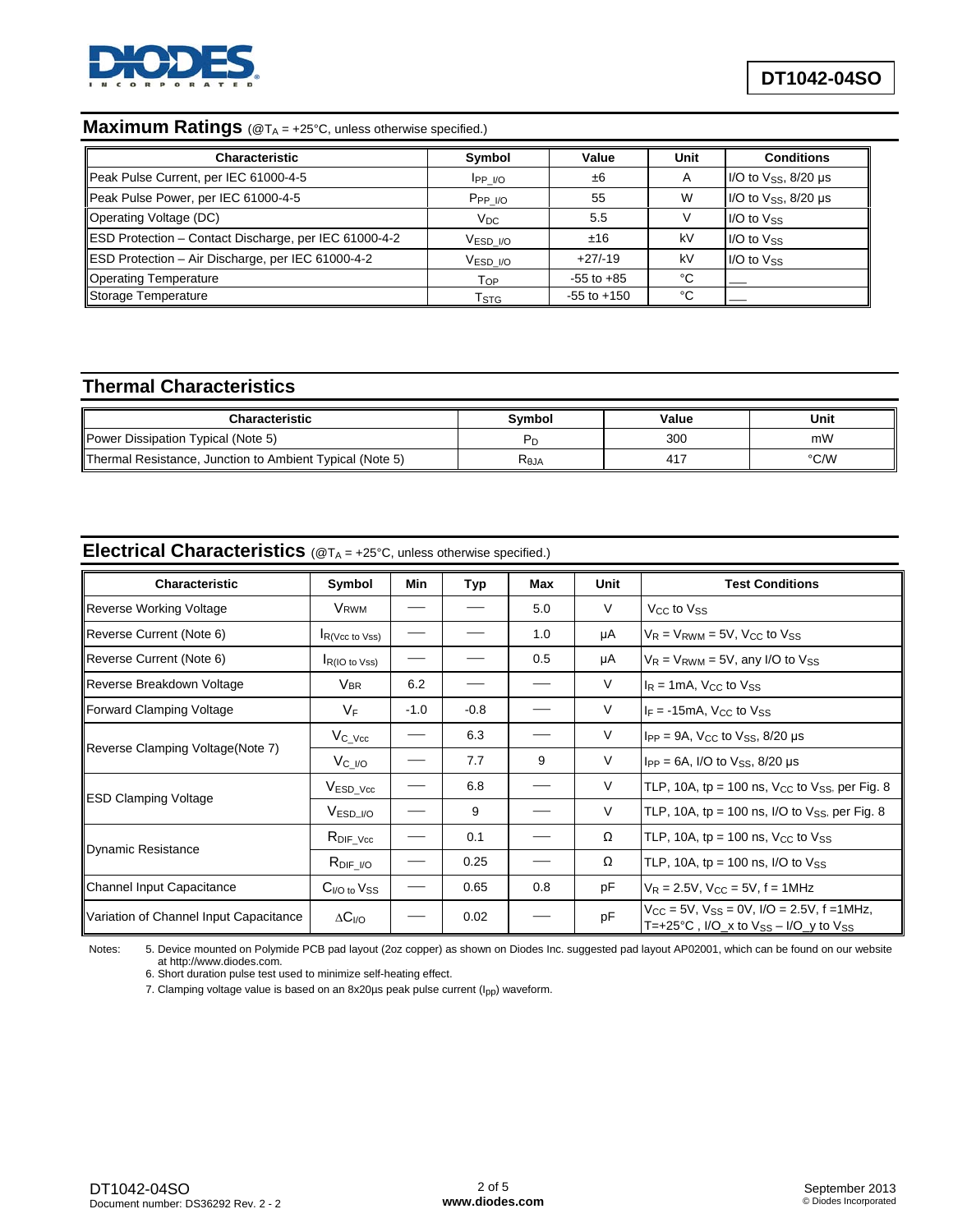







DT1042-04SO Document number: DS36292 Rev. 2 - 2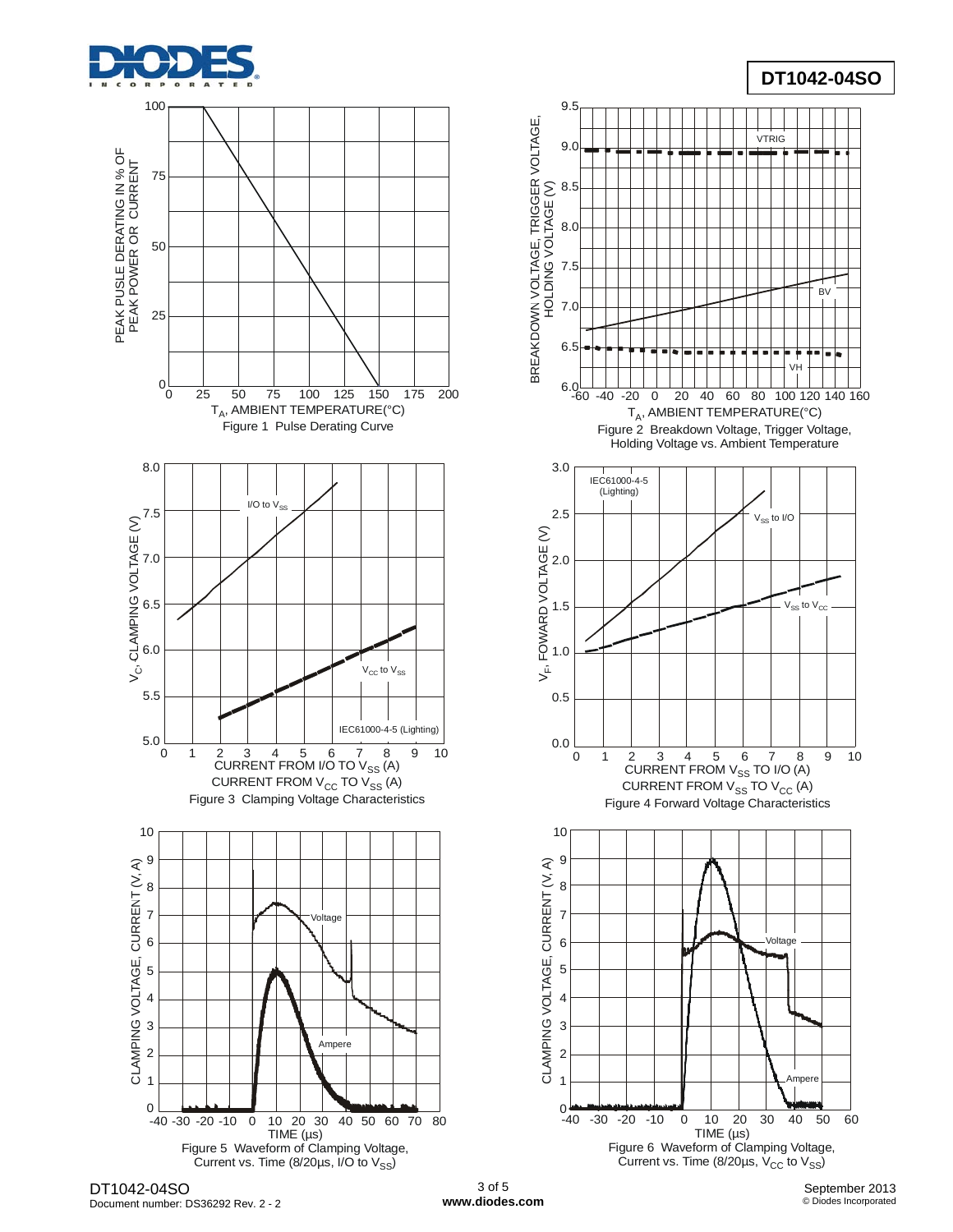



## **Package Outline Dimensions**

Please see AP02002 at [http://www.diodes.com/datasheets/ap02002.pdf fo](http://www.diodes.com/datasheets/ap02002.pdf)r latest version.



| <b>SOT26</b> |       |      |      |  |  |  |  |
|--------------|-------|------|------|--|--|--|--|
| Dim          | Min   | Max  | Typ  |  |  |  |  |
| A            | 0.35  | 0.50 | 0.38 |  |  |  |  |
| в            | 1.50  | 1.70 | 1.60 |  |  |  |  |
| C            | 2.70  | 3.00 | 2.80 |  |  |  |  |
| D            |       |      | 0.95 |  |  |  |  |
| н            | 2.90  | 3.10 | 3.00 |  |  |  |  |
| J            | 0.013 | 0.10 | 0.05 |  |  |  |  |
| κ            | 1.00  | 1.30 | 1.10 |  |  |  |  |
| L            | 0.35  | 0.55 | 0.40 |  |  |  |  |
| м            | 0.10  | 0.20 | 0.15 |  |  |  |  |
| α            | 0°    | R°   |      |  |  |  |  |
| ensions      |       |      |      |  |  |  |  |

## **Suggested Pad Layout**

Please see AP02001 at [http://www.diodes.com/datasheets/ap02001.pdf fo](http://www.diodes.com/datasheets/ap02001.pdf)r the latest version.



| <b>Dimensions</b> | Value (in mm) |  |  |
|-------------------|---------------|--|--|
| z                 | 3.20          |  |  |
| G                 | 1.60          |  |  |
| x                 | 0.55          |  |  |
|                   | 0.80          |  |  |
| C1                | 2.40          |  |  |
| C2                | 0.95          |  |  |